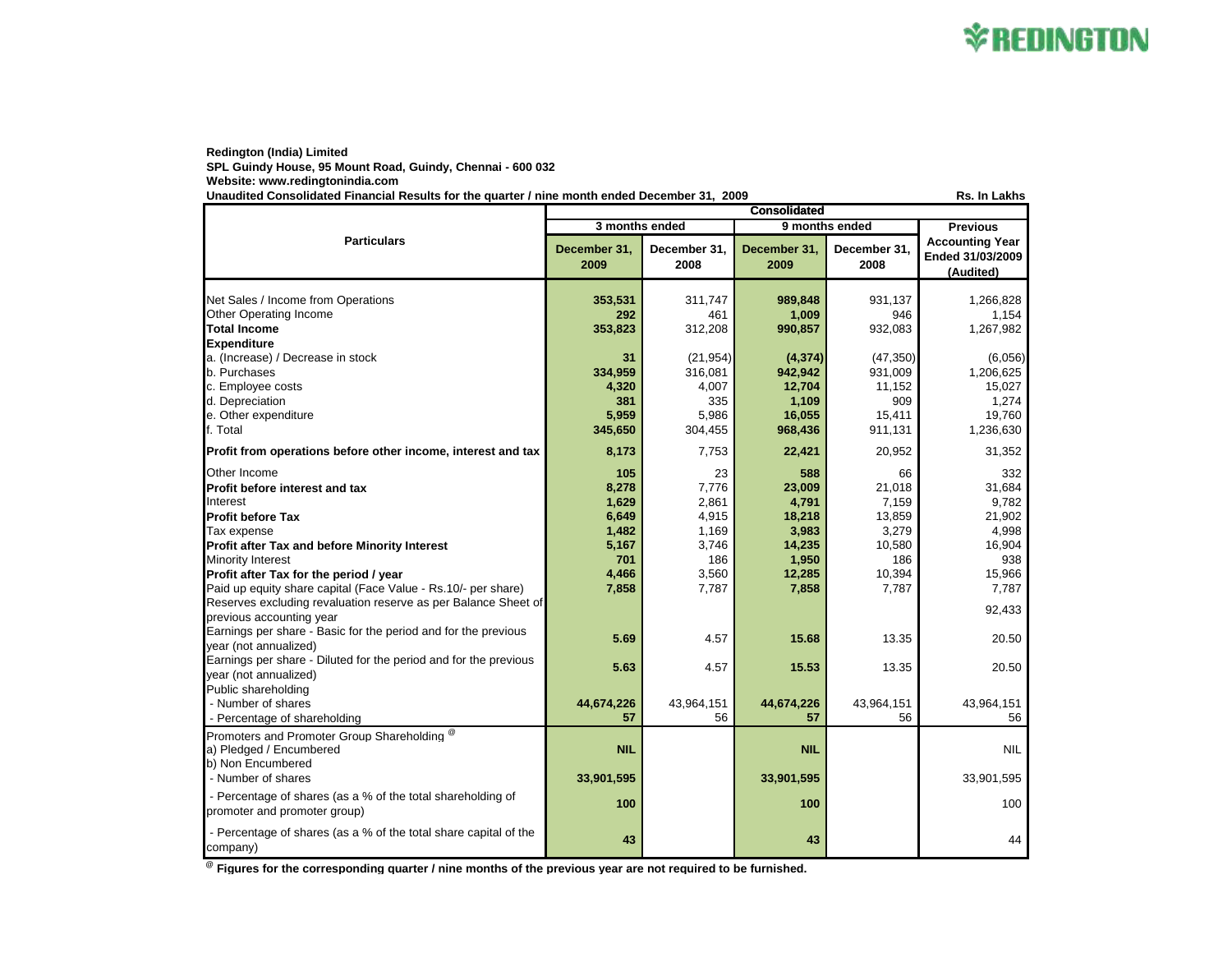## **\*REDINGTON**

| Rs. In Lakhs<br>Unaudited Standalone Financial Results for the quarter / nine month ended December 31, 2009<br><b>Standalone</b> |                                                     |                      |                      |                      |                                            |  |  |  |
|----------------------------------------------------------------------------------------------------------------------------------|-----------------------------------------------------|----------------------|----------------------|----------------------|--------------------------------------------|--|--|--|
| <b>Particulars</b>                                                                                                               | 3 months ended<br>9 months ended<br><b>Previous</b> |                      |                      |                      |                                            |  |  |  |
|                                                                                                                                  |                                                     |                      |                      |                      |                                            |  |  |  |
|                                                                                                                                  | December 31,<br>2009                                | December 31,<br>2008 | December 31,<br>2009 | December 31.<br>2008 | <b>Accounting Year</b><br>Ended 31/03/2009 |  |  |  |
|                                                                                                                                  |                                                     |                      |                      |                      |                                            |  |  |  |
| Net Sales / Income from Operations                                                                                               | 154,553                                             | 136,105              | 456,045              | 450,453              | 606,616                                    |  |  |  |
|                                                                                                                                  |                                                     |                      |                      |                      |                                            |  |  |  |
|                                                                                                                                  | 118                                                 | 144                  | 506                  | 313                  | 526                                        |  |  |  |
| Other Operating Income                                                                                                           |                                                     |                      |                      |                      |                                            |  |  |  |
| <b>Total Income</b>                                                                                                              | 154,671                                             | 136,249              | 456,551              | 450,766              | 607,142                                    |  |  |  |
| <b>Expenditure</b>                                                                                                               |                                                     |                      |                      |                      |                                            |  |  |  |
| a. (Increase) / Decrease in stock                                                                                                | 945                                                 | 3,793                | (6, 853)             | (3,842)              | 2,838                                      |  |  |  |
| b. Purchases                                                                                                                     | 144,666                                             | 123,630              | 438,096              | 429,570              | 569,217                                    |  |  |  |
| c. Employee costs<br>d. Depreciation                                                                                             | 2,114<br>144                                        | 1,770<br>119         | 6,117<br>438         | 5,496<br>331         | 7,581<br>471                               |  |  |  |
| e. Other expenditure                                                                                                             | 2,395                                               | 2,645                | 6,791                | 7,987                | 10.141                                     |  |  |  |
| f. Total                                                                                                                         | 150,264                                             | 131,957              | 444,589              | 439,542              | 590,248                                    |  |  |  |
|                                                                                                                                  |                                                     |                      |                      |                      |                                            |  |  |  |
| Profit from operations before other income, interest and tax                                                                     | 4,407                                               | 4,292                | 11,962               | 11,224               | 16,894                                     |  |  |  |
| Other Income                                                                                                                     | 90                                                  |                      | 265                  | 24                   | 22                                         |  |  |  |
| Profit before interest and tax                                                                                                   | 4,497                                               | 4,292                | 12,227               | 11,248               | 16,916                                     |  |  |  |
| Interest                                                                                                                         | 854                                                 | 1,380                | 2,491                | 3,256                | 4,491                                      |  |  |  |
| <b>Profit before Tax</b>                                                                                                         | 3,643                                               | 2,912                | 9,736                | 7,992                | 12,425                                     |  |  |  |
| Tax expense                                                                                                                      | 1,242                                               | 1,046                | 3,324                | 2,864                | 4,356                                      |  |  |  |
| Profit after Tax and before Minority Interest                                                                                    | 2,401                                               | 1,866                | 6,412                | 5,128                | 8,069                                      |  |  |  |
| <b>Minority Interest</b>                                                                                                         |                                                     |                      |                      |                      |                                            |  |  |  |
| Profit after Tax for the period / year                                                                                           | 2,401                                               | 1,866                | 6,412                | 5,128                | 8,069                                      |  |  |  |
| Paid up equity share capital (Face Value - Rs.10/- per share)                                                                    | 7,858                                               | 7,787                | 7,858                | 7,787                | 7,787                                      |  |  |  |
| Reserves excluding revaluation reserve as per Balance Sheet of                                                                   |                                                     |                      |                      |                      | 53,652                                     |  |  |  |
| previous accounting year<br>Earnings per share - Basic for the period and for the previous                                       |                                                     |                      |                      |                      |                                            |  |  |  |
| year (not annualized)                                                                                                            | 3.06                                                | 2.40                 | 8.18                 | 6.59                 | 10.36                                      |  |  |  |
| Earnings per share - Diluted for the period and for the previous                                                                 |                                                     |                      |                      |                      |                                            |  |  |  |
| year (not annualized)                                                                                                            | 3.03                                                | 2.40                 | 8.11                 | 6.59                 | 10.36                                      |  |  |  |
| Public shareholding                                                                                                              |                                                     |                      |                      |                      |                                            |  |  |  |
| - Number of shares                                                                                                               | 44,674,226                                          | 43,964,151           | 44,674,226           | 43,964,151           | 43,964,151                                 |  |  |  |
| - Percentage of shareholding                                                                                                     | 57                                                  | 56                   | 57                   | 56                   | 56                                         |  |  |  |
| Promoters and Promoter Group Shareholding ®                                                                                      |                                                     |                      |                      |                      |                                            |  |  |  |
| a) Pledged / Encumbered                                                                                                          | <b>NIL</b>                                          |                      | <b>NIL</b>           |                      | <b>NIL</b>                                 |  |  |  |
| b) Non Encumbered                                                                                                                |                                                     |                      |                      |                      |                                            |  |  |  |
| - Number of shares                                                                                                               | 33,901,595                                          |                      | 33,901,595           |                      | 33,901,595                                 |  |  |  |
| - Percentage of shares (as a % of the total shareholding of                                                                      |                                                     |                      |                      |                      |                                            |  |  |  |
| promoter and promoter group)                                                                                                     | 100                                                 |                      | 100                  |                      | 100                                        |  |  |  |
| - Percentage of shares (as a % of the total share capital of the                                                                 | 43                                                  |                      | 43                   |                      | 44                                         |  |  |  |
| company)                                                                                                                         |                                                     |                      |                      |                      |                                            |  |  |  |

**@ Figures for the corresponding quarter / nine months of the previous year are not required to be furnished.**